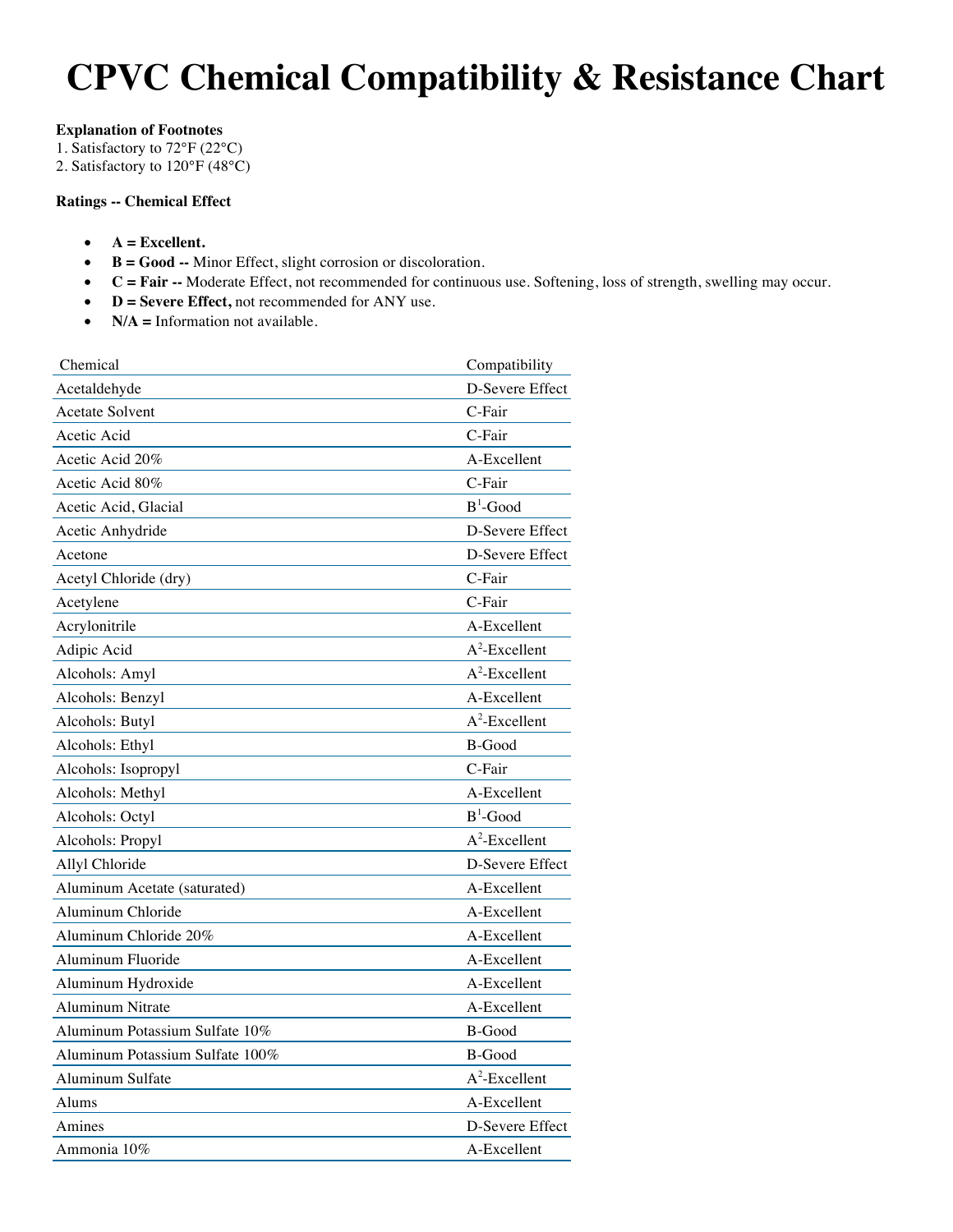| Ammonia Nitrate                | <b>B-Good</b>    |
|--------------------------------|------------------|
| Ammonia, anhydrous             | $A^1$ -Excellent |
| Ammonia, liquid                | A-Excellent      |
| Ammonium Acetate               | A-Excellent      |
| Ammonium Bifluoride            | A-Excellent      |
| Ammonium Carbonate             | A-Excellent      |
| Ammonium Chloride              | $A^2$ -Excellent |
| Ammonium Fluoride 25%          | A-Excellent      |
| Ammonium Hydroxide             | A-Excellent      |
| Ammonium Nitrate               | $A^2$ -Excellent |
| Ammonium Persulfate            | A-Excellent      |
| Ammonium Phosphate, Dibasic    | A-Excellent      |
| Ammonium Phosphate, Monobasic  | A-Excellent      |
| Ammonium Phosphate, Tribasic   | A-Excellent      |
| <b>Ammonium Sulfate</b>        | A-Excellent      |
| Ammonium Sulfite               | A-Excellent      |
| Amyl Acetate                   | D-Severe Effect  |
| Amyl Alcohol                   | $A^2$ -Excellent |
| Amyl Chloride                  | C-Fair           |
| Aniline                        | $B^2$ -Good      |
| Aniline Hydrochloride          | D-Severe Effect  |
| Antifreeze (glycol-based)      | B-Good           |
| Antimony Trichloride           | $A^2$ -Excellent |
| Aqua Regia (80% HCl, 20% HNO3) | $C^1$ -Fair      |
| Aromatic Hydrocarbons          | D-Severe Effect  |
| Arsenic Acid                   | $A^1$ -Excellent |
| Asphalt                        | $A^2$ -Excellent |
| <b>Barium Carbonate</b>        | $A^2$ -Excellent |
| <b>Barium Chloride</b>         | $A^1$ -Excellent |
| Barium Cyanide                 | D-Severe Effect  |
| Barium Hydroxide               | $A^2$ -Excellent |
| <b>Barium Nitrate</b>          | A-Excellent      |
| <b>Barium Sulfate</b>          | $B^1$ -Good      |
| <b>Barium Sulfide</b>          | $A^2$ -Excellent |
| Beer                           | $A^2$ -Excellent |
| Beet Sugar Liquids             | $A^2$ -Excellent |
| Benzaldehyde                   | D-Severe Effect  |
| Benzene                        | D-Severe Effect  |
| Benzene Sulfonic Acid          | D-Severe Effect  |
| Benzoic Acid                   | $A^1$ -Excellent |
| Bleach                         | A-Excellent      |
| Borax (Sodium Borate)          | A-Excellent      |
| Boric Acid                     | A-Excellent      |
| Bromine                        | D-Severe Effect  |
| <b>Butadiene</b>               | $A^1$ -Excellent |
| <b>Butane</b>                  | $C^1$ -Fair      |
| Butanol (Butyl Alcohol)        | A-Excellent      |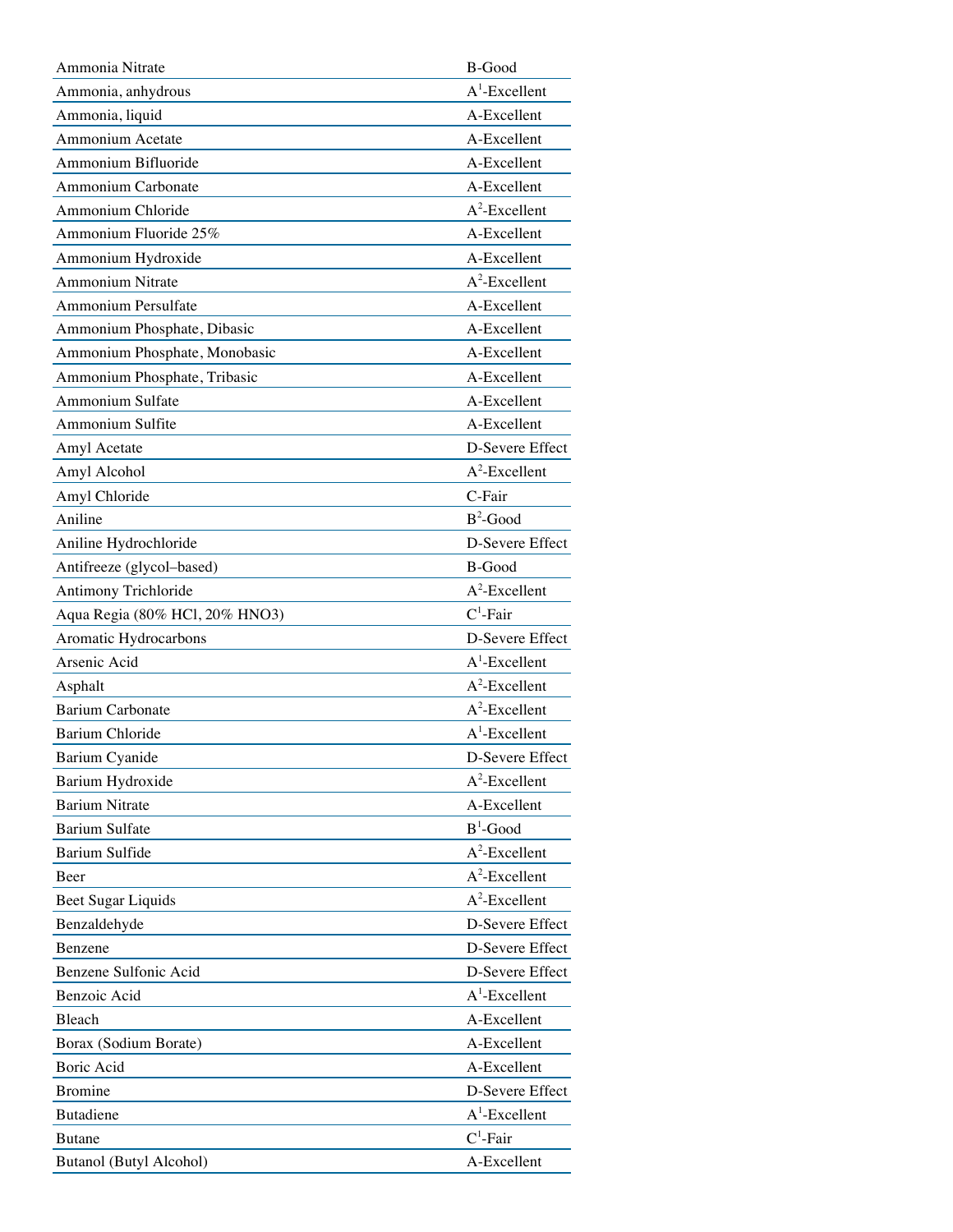| <b>Buttermilk</b>                | $A^1$ -Excellent |
|----------------------------------|------------------|
| <b>Butyl Ether</b>               | D-Severe Effect  |
| <b>Butyl Phthalate</b>           | D-Severe Effect  |
| Butylacetate                     | $C^1$ -Fair      |
| Butylene                         | A-Excellent      |
| <b>Butyric Acid</b>              | D-Severe Effect  |
| Calcium Bisulfide                | $A^1$ -Excellent |
| Calcium Bisulfite                | $A^1$ -Excellent |
| Calcium Carbonate                | A-Excellent      |
| Calcium Chlorate                 | $A^1$ -Excellent |
| Calcium Chloride (30% in water)  | $A^2$ -Excellent |
| Calcium Chloride (saturated)     | A-Excellent      |
| Calcium Hydroxide                | $A^2$ -Excellent |
| Calcium Hydroxide (saturated)    | A-Excellent      |
| Calcium Hydroxide 10%            | A-Excellent      |
| Calcium Hypochlorite             | $B^1$ -Good      |
| Calcium Hypochlorite (saturated) | A-Excellent      |
| Calcium Hypochlorite 30%         | A-Excellent      |
| Calcium Nitrate                  | $A^2$ -Excellent |
| Calcium Oxide                    | A-Excellent      |
| Calcium Sulfate                  | $A^2$ -Excellent |
| Calcium Sulfide                  | A-Excellent      |
| Cane Juice                       | $A^2$ -Excellent |
| Carbolic Acid (Phenol)           | $B^1$ -Good      |
| Carbon Bisulfide                 | D-Severe Effect  |
| Carbon Dioxide (dry)             | A-Excellent      |
| Carbon Dioxide (wet)             | A-Excellent      |
| Carbon Disulfide                 | D-Severe Effect  |
| Carbon Monoxide                  | $A^2$ -Excellent |
| Carbon Tetrachloride             | D-Severe Effect  |
| Carbon Tetrachloride (wet)       | D-Severe Effect  |
| <b>Carbonated Water</b>          | A-Excellent      |
| Carbonic Acid                    | A-Excellent      |
| Catsup                           | A-Excellent      |
| Cellulose Acetate                | D-Severe Effect  |
| Chloral Hydrate                  | A-Excellent      |
| Chloric Acid                     | A-Excellent      |
| Chlorine (dry)                   | D-Severe Effect  |
| Chlorine Water                   | $A^2$ -Excellent |
| Chlorine, Anhydrous Liquid       | D-Severe Effect  |
| Chloroacetic Acid                | D-Severe Effect  |
| Chlorobenzene (Mono)             | D-Severe Effect  |
| Chloroform                       | D-Severe Effect  |
| Chlorosulfonic Acid              | D-Severe Effect  |
| Chromic Acid 10%                 | $A^2$ -Excellent |
| Chromic Acid 30%                 | $A^1$ -Excellent |
| Chromic Acid 5%                  | A-Excellent      |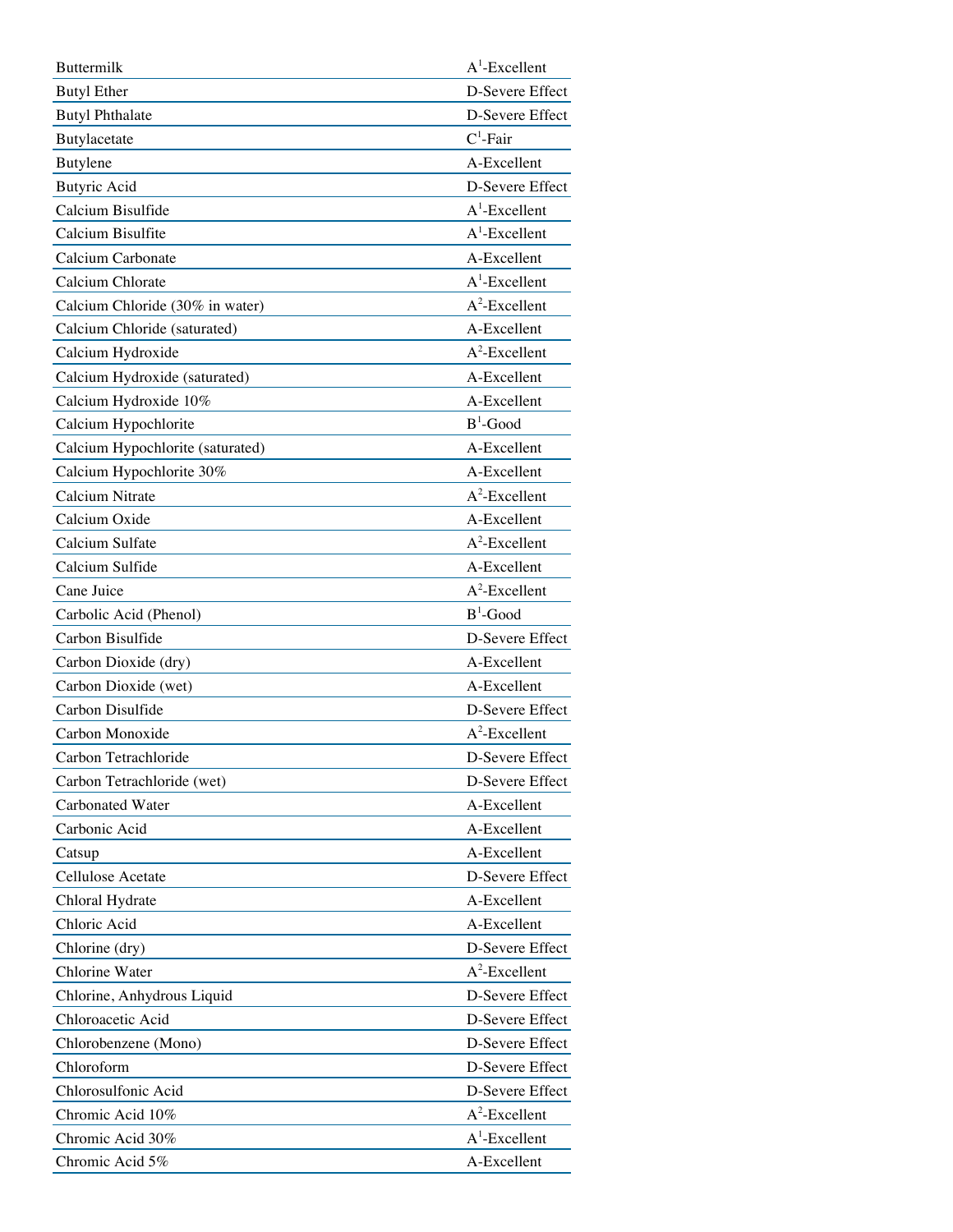| Chromic Acid 50%                | D-Severe Effect  |
|---------------------------------|------------------|
| Citric Acid                     | $B^2$ -Good      |
| Coffee                          | A-Excellent      |
| Copper Chloride                 | A-Excellent      |
| Copper Cyanide                  | A-Excellent      |
| Copper Fluoborate               | $A^1$ -Excellent |
| Copper Nitrate                  | A-Excellent      |
| Copper Sulfate > 5%             | A-Excellent      |
| Copper Sulfate 5%               | A-Excellent      |
| Cream                           | A-Excellent      |
| Creosote                        | A-Excellent      |
| Cresols                         | D-Severe Effect  |
| Cresylic Acid                   | D-Severe Effect  |
| Cyclohexane                     | D-Severe Effect  |
| Cyclohexanone                   | D-Severe Effect  |
| Detergents                      | A-Excellent      |
| Dextrin                         | A-Excellent      |
| Dextrose                        | A-Excellent      |
| Diacetone Alcohol               | D-Severe Effect  |
| Dichlorobenzene                 | D-Severe Effect  |
| Dichloroethane                  | D-Severe Effect  |
| Diesel Fuel                     | $A^1$ -Excellent |
| Diethyl Ether                   | D-Severe Effect  |
| Diethylamine                    | D-Severe Effect  |
| Diethylene Glycol               | $A^1$ -Excellent |
| Dimethyl Aniline                | D-Severe Effect  |
| Dimethyl Formamide              | D-Severe Effect  |
| Disodium Phosphate              | A-Excellent      |
| Epsom Salts (Magnesium Sulfate) | $A^1$ -Excellent |
| Ethane                          | $A^1$ -Excellent |
| Ethanol                         | <b>B-Good</b>    |
| Ether                           | D-Severe Effect  |
| <b>Ethyl Acetate</b>            | D-Severe Effect  |
| <b>Ethyl Benzoate</b>           | D-Severe Effect  |
| Ethyl Chloride                  | D-Severe Effect  |
| <b>Ethyl Ether</b>              | D-Severe Effect  |
| Ethylene Bromide                | D-Severe Effect  |
| Ethylene Chloride               | D-Severe Effect  |
| Ethylene Chlorohydrin           | D-Severe Effect  |
| Ethylene Diamine                | D-Severe Effect  |
| Ethylene Dichloride             | D-Severe Effect  |
| Ethylene Glycol                 | A-Excellent      |
| Ethylene Oxide                  | $C^1$ -Fair      |
| <b>Fatty Acids</b>              | A-Excellent      |
| Ferric Chloride                 | A-Excellent      |
| Ferric Nitrate                  | A-Excellent      |
| Ferric Sulfate                  | A-Excellent      |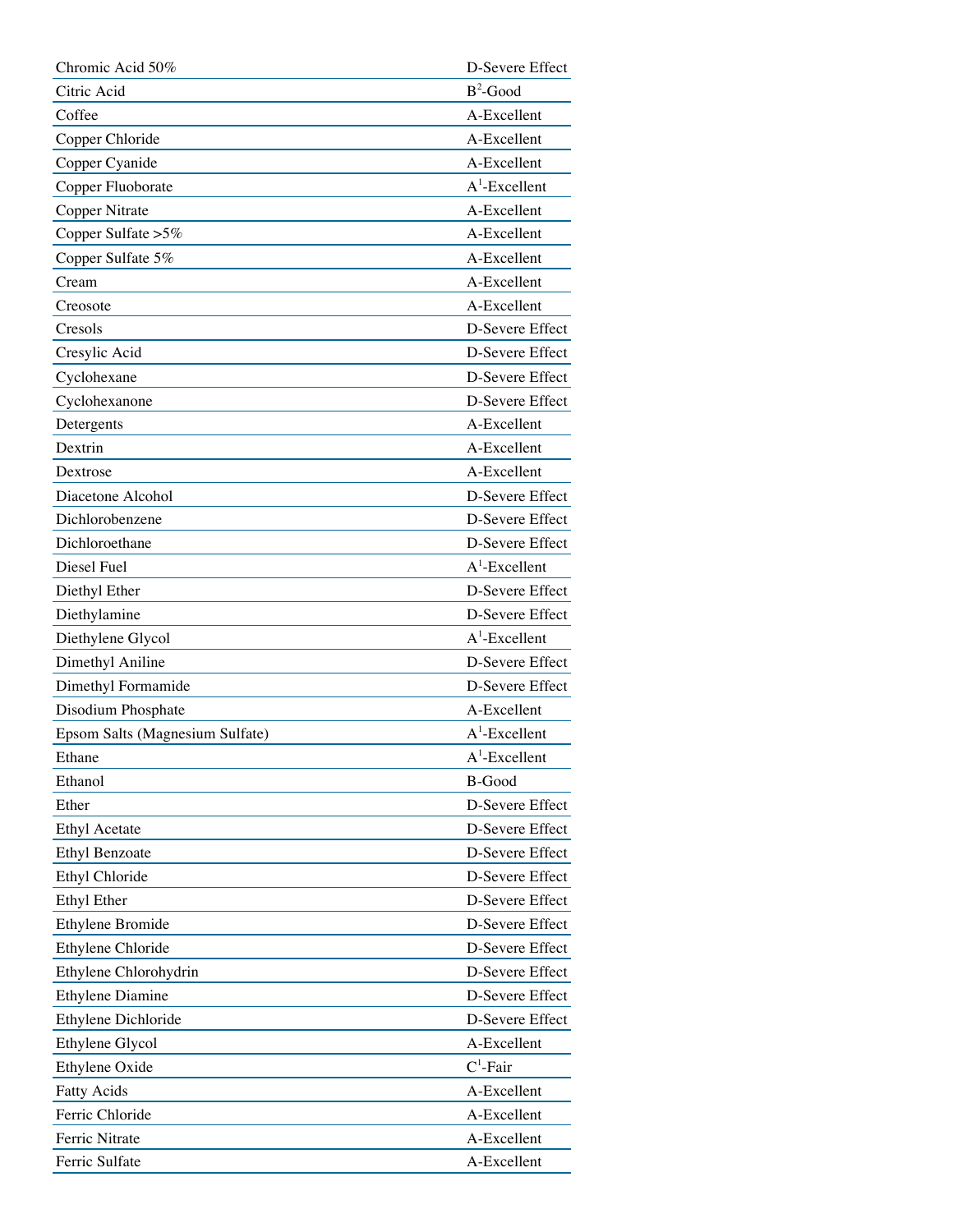| Ferrous Chloride           | A-Excellent      |
|----------------------------|------------------|
| Ferrous Sulfate            | A-Excellent      |
| Fluoboric Acid             | $A^2$ -Excellent |
| Fluorine                   | D-Severe Effect  |
| Fluosilicic Acid           | A-Excellent      |
| Formaldehyde 100%          | A-Excellent      |
| Formaldehyde 40%           | $A^2$ -Excellent |
| Formic Acid                | $A^2$ -Excellent |
| Freon <sup>®</sup> 11      | $A^2$ -Excellent |
| Freon <sup>®</sup> 113     | <b>B-Good</b>    |
| Freon <sup>®</sup> 12      | $A^2$ -Excellent |
| Freon <sup>®</sup> 22      | B-Good           |
| Freon <sup>®</sup> TF      | B-Good           |
| Fruit Juice                | A-Excellent      |
| Furfural                   | D-Severe Effect  |
| Gallic Acid                | C-Fair           |
| Gasoline (high-aromatic)   | $C^1$ -Fair      |
| Gasoline, unleaded         | C-Fair           |
| Gelatin                    | $A^2$ -Excellent |
| Glucose                    | $A^2$ -Excellent |
| Glue, P.V.A.               | A-Excellent      |
| Glycerin                   | A-Excellent      |
| Glycolic Acid              | A-Excellent      |
| Grape Juice                | A-Excellent      |
| Heptane                    | A-Excellent      |
| Hexane                     | $B^1$ -Good      |
| Hydrazine                  | D-Severe Effect  |
| Hydrobromic Acid 100%      | $A^2$ -Excellent |
| Hydrobromic Acid 20%       | A-Excellent      |
| Hydrochloric Acid 100%     | A-Excellent      |
| Hydrochloric Acid 20%      | $A^2$ -Excellent |
| Hydrochloric Acid 37%      | $A^2$ -Excellent |
| Hydrochloric Acid, Dry Gas | A-Excellent      |
| Hydrocyanic Acid           | A-Excellent      |
| Hydrocyanic Acid (Gas 10%) | A-Excellent      |
| Hydrofluoric Acid 100%     | $C^1$ -Fair      |
| Hydrofluoric Acid 20%      | $C^1$ -Fair      |
| Hydrofluoric Acid 50%      | $C^1$ -Fair      |
| Hydrofluoric Acid 75%      | $C^1$ -Fair      |
| Hydrofluosilicic Acid 20%  | A-Excellent      |
| Hydrogen Gas               | $A^2$ -Excellent |
| Hydrogen Peroxide 10%      | A-Excellent      |
| Hydrogen Peroxide 100%     | A-Excellent      |
| Hydrogen Peroxide 30%      | A-Excellent      |
| Hydrogen Peroxide 50%      | A-Excellent      |
| Hydrogen Sulfide (aqua)    | A-Excellent      |
| Hydrogen Sulfide (dry)     | A-Excellent      |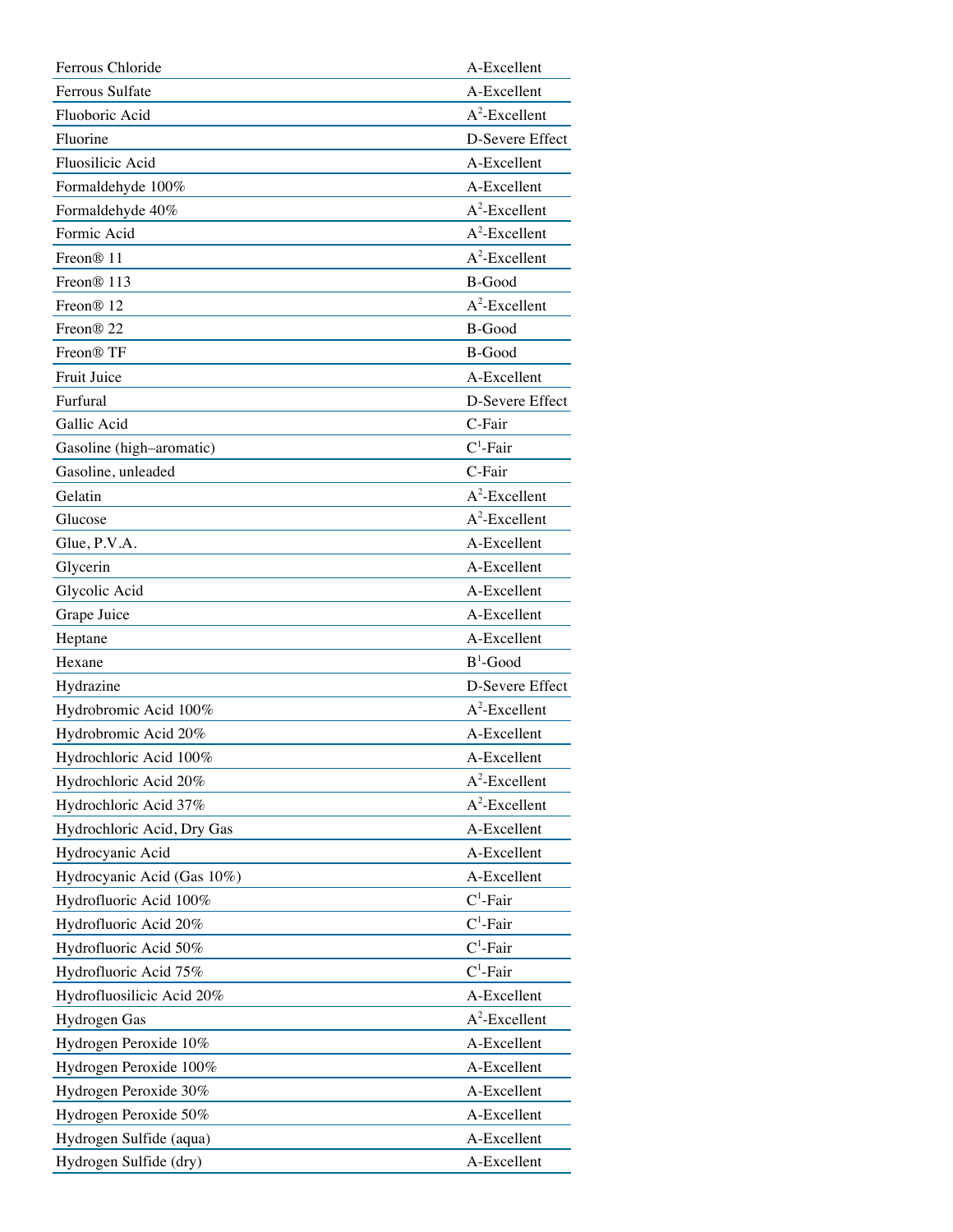| Hydroquinone                    | A-Excellent      |
|---------------------------------|------------------|
| Hydroxyacetic Acid 70%          | A-Excellent      |
| Iodine                          | D-Severe Effect  |
| Lactic Acid                     | $A^1$ -Excellent |
| Lead Acetate                    | $A^2$ -Excellent |
| Lead Nitrate                    | $A^2$ -Excellent |
| Linoleic Acid                   | $A^2$ -Excellent |
| Lithium Chloride                | $A^2$ -Excellent |
| Lye: Ca(OH)2 Calcium Hydroxide  | $A^2$ -Excellent |
| Lye: KOH Potassium Hydroxide    | A-Excellent      |
| Lye: NaOH Sodium Hydroxide      | A-Excellent      |
| Magnesium Carbonate             | $A^2$ -Excellent |
| Magnesium Chloride              | A-Excellent      |
| Magnesium Hydroxide             | A-Excellent      |
| <b>Magnesium Nitrate</b>        | A-Excellent      |
| Magnesium Sulfate (Epsom Salts) | $A^1$ -Excellent |
| Maleic Acid                     | A-Excellent      |
| Manganese Sulfate               | A-Excellent      |
| Melamine                        | $A^2$ -Excellent |
| Mercuric Chloride (dilute)      | A-Excellent      |
| Mercuric Cyanide                | A-Excellent      |
| <b>Mercurous Nitrate</b>        | $A^2$ -Excellent |
| Mercury                         | A-Excellent      |
| Methanol (Methyl Alcohol)       | A-Excellent      |
| Methyl Alcohol 10%              | A-Excellent      |
| Methyl Bromide                  | D-Severe Effect  |
| Methyl Cellosolve               | D-Severe Effect  |
| Methyl Chloride                 | D-Severe Effect  |
| Methyl Ethyl Ketone             | D-Severe Effect  |
| Methyl Isobutyl Ketone          | D-Severe Effect  |
| Methylene Chloride              | D-Severe Effect  |
| Milk                            | A-Excellent      |
| <b>Mineral Spirits</b>          | A-Excellent      |
| Molasses                        | A-Excellent      |
| Motor Oil                       | A-Excellent      |
| Mustard                         | A-Excellent      |
| Naphtha                         | A-Excellent      |
| Naphthalene                     | D-Severe Effect  |
| Nickel Chloride                 | A-Excellent      |
| Nickel Nitrate                  | $A^2$ -Excellent |
| Nickel Sulfate                  | A-Excellent      |
| Nitric Acid (20%)               | $A^2$ -Excellent |
| Nitric Acid (5 to 10%)          | A-Excellent      |
| Nitric Acid (50%)               | $B^1$ -Good      |
| Nitric Acid (Concentrated)      | D-Severe Effect  |
| Nitrobenzene                    | D-Severe Effect  |
| Nitrous Acid                    | A-Excellent      |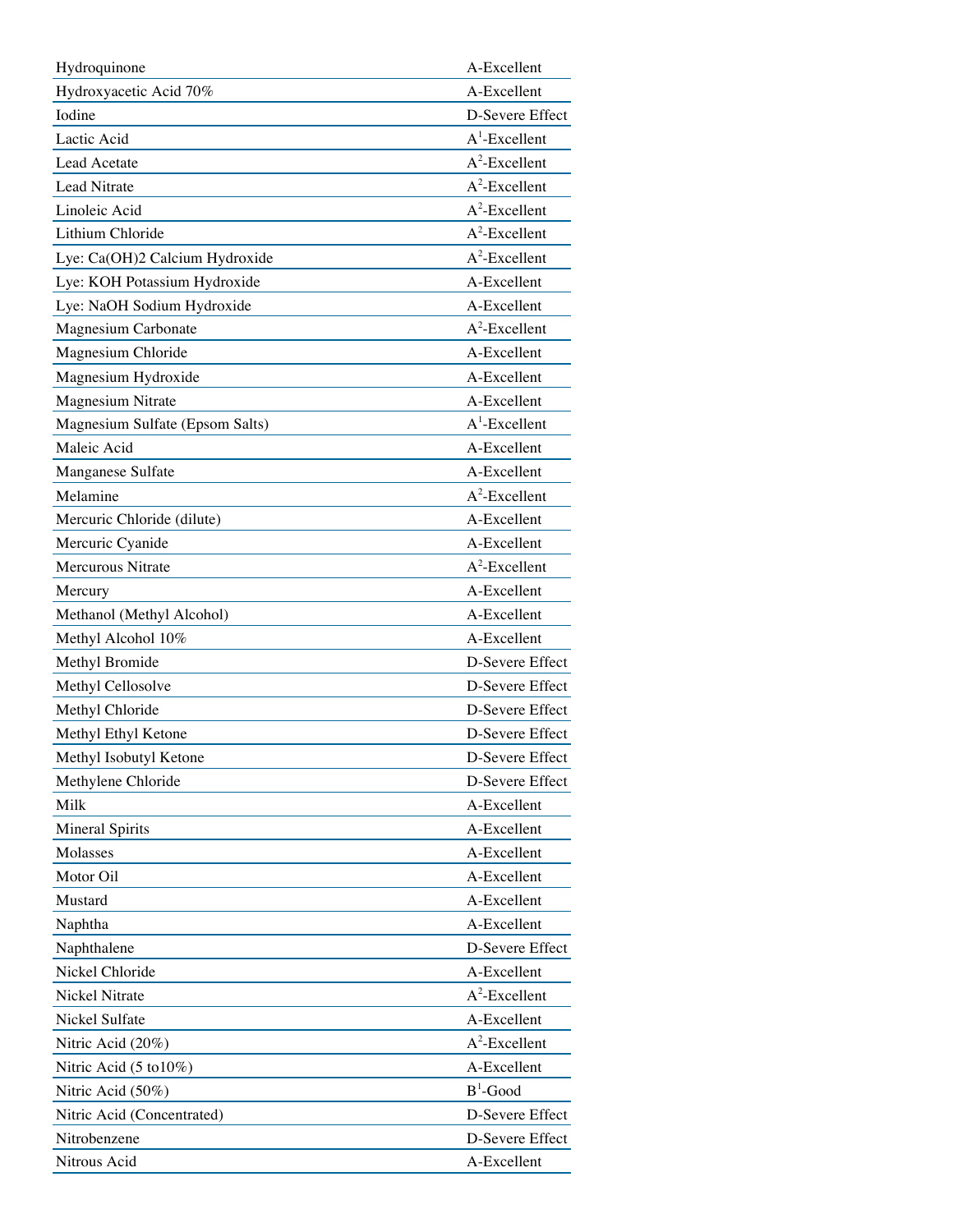| Oils: Castor                                          | C-Fair           |
|-------------------------------------------------------|------------------|
| Oils: Coconut                                         | $A^1$ -Excellent |
| Oils: Cod Liver                                       | $A^1$ -Excellent |
| Oils: Cottonseed                                      | A-Excellent      |
| Oils: Crude Oil                                       | A-Excellent      |
| Oils: Linseed                                         | C-Fair           |
| Oils: Mineral                                         | A-Excellent      |
| Oils: Olive                                           | C-Fair           |
| Oils: Palm                                            | A-Excellent      |
| Oils: Peanut                                          | C-Fair           |
| Oils: Pine                                            | A-Excellent      |
| Oils: Rapeseed                                        | A-Excellent      |
| Oils: Sesame Seed                                     | A-Excellent      |
| Oils: Silicone                                        | A-Excellent      |
| Oils: Soybean                                         | $A^2$ -Excellent |
| Oils: Sperm (whale)                                   | A-Excellent      |
| Oils: Transformer                                     | A-Excellent      |
| Oils: Turbine                                         | A-Excellent      |
| Oleic Acid                                            | A-Excellent      |
| Oleum $100\%$                                         | D-Severe Effect  |
| Oleum 25%                                             | D-Severe Effect  |
| Oxalic Acid (cold)                                    | A-Excellent      |
| Ozone                                                 | A-Excellent      |
| Palmitic Acid                                         | $A^1$ -Excellent |
| Paraffin                                              | A-Excellent      |
| Perchloric Acid                                       | $A^1$ -Excellent |
| Perchloroethylene                                     | $C^1$ -Fair      |
| Petroleum                                             | $A^2$ -Excellent |
| Phenol $(10\%)$                                       | $A^1$ -Excellent |
| Phenol (Carbolic Acid)                                | $B^1$ -Good      |
| Phosphoric Acid (<40%)                                | A-Excellent      |
| Phosphoric Acid (>40%)                                | A-Excellent      |
| Phosphorus                                            | $B^1$ -Good      |
| Phosphorus Trichloride                                | D-Severe Effect  |
| Photographic Developer                                | A-Excellent      |
| Photographic Solutions                                | A-Excellent      |
| Phthalic Acid                                         | B-Good           |
| Phthalic Anhydride                                    | D-Severe Effect  |
| Picric Acid                                           | D-Severe Effect  |
| Plating Solutions: Antimony Plating 130°F             | A-Excellent      |
| Plating Solutions: Arsenic Plating 110°F              | A-Excellent      |
| Plating Solutions: Brass: High-Speed Brass Bath 110°F | A-Excellent      |
| Plating Solutions: Brass: Regular Brass Bath 100°F    | A-Excellent      |
| Plating Solutions: Bronze: Cu-Cd Bronze Bath R.T.     | A-Excellent      |
| Plating Solutions: Bronze: Cu-Sn Bronze Bath 160°F    | D-Severe Effect  |
| Plating Solutions: Bronze: Cu-Zn Bronze Bath 100°F    | A-Excellent      |
| Plating Solutions: Cadmium: Cyanide Bath 90°F         | A-Excellent      |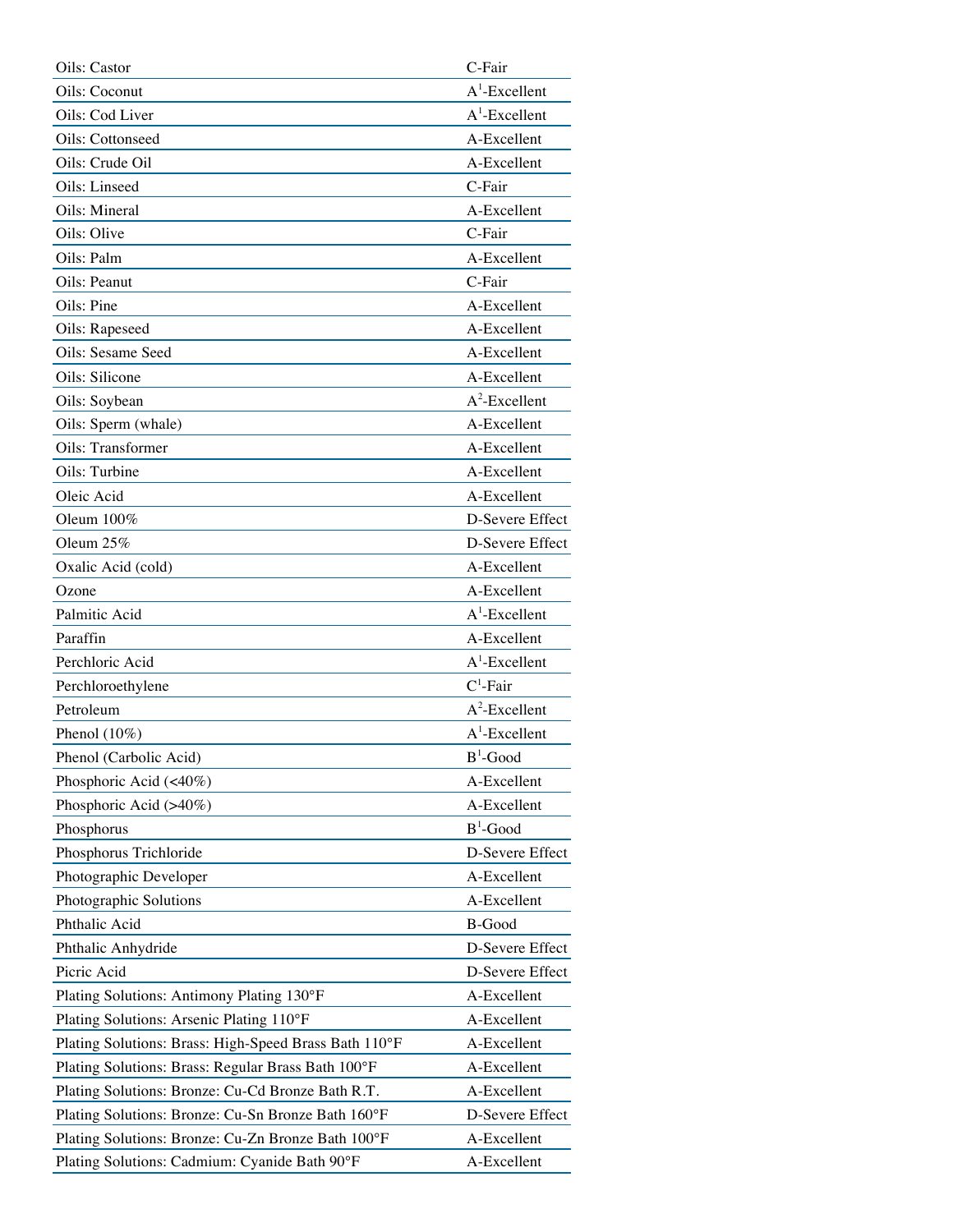| Plating Solutions: Cadmium: Fluoborate Bath 100°F                          | A-Excellent     |
|----------------------------------------------------------------------------|-----------------|
| Plating Solutions: Chromium: Barrel Chrome Bath 95°F                       | A-Excellent     |
| Plating Solutions: Chromium: Black Chrome Bath 115°F                       | A-Excellent     |
| Plating Solutions: Chromium: Chromic-Sulfuric Bath 130°F                   | A-Excellent     |
| Plating Solutions: Chromium: Fluoride Bath 130°F                           | A-Excellent     |
| Plating Solutions: Chromium: Fluosilicate Bath 95°F                        | A-Excellent     |
| Plating Solutions: Copper (Acid): Copper Fluoborate Bath 120°F A-Excellent |                 |
| Plating Solutions: Copper (Acid): Copper Sulfate Bath R.T.                 | A-Excellent     |
| Plating Solutions: Copper (Cyanide): Copper Strike Bath 120°F              | A-Excellent     |
| Plating Solutions: Copper (Cyanide): High-Speed Bath 180°F                 | D-Severe Effect |
| Plating Solutions: Copper (Cyanide): Rochelle Salt Bath 150°F              | D-Severe Effect |
| Plating Solutions: Copper (Misc): Copper (Electroless)                     | A-Excellent     |
| Plating Solutions: Copper (Misc): Copper Pyrophosphate                     | A-Excellent     |
| Plating Solutions: Gold: Acid 75°F                                         | A-Excellent     |
| Plating Solutions: Gold: Cyanide 150°F                                     | D-Severe Effect |
| Plating Solutions: Gold: Indium Sulfamate Plating R.T.                     | A-Excellent     |
| Plating Solutions: Gold: Neutral 75°F                                      | A-Excellent     |
| Plating Solutions: Iron: Ferrous Am Sulfate Bath 150°F                     | D-Severe Effect |
| Plating Solutions: Iron: Ferrous Chloride Bath 190°F                       | D-Severe Effect |
| Plating Solutions: Iron: Ferrous Sulfate Bath 150°F                        | D-Severe Effect |
| Plating Solutions: Iron: Fluoborate Bath 145°F                             | D-Severe Effect |
| Plating Solutions: Iron: Sulfamate 140°F                                   | A-Excellent     |
| Plating Solutions: Iron: Sulfate-Chloride Bath 160°F                       | D-Severe Effect |
| Plating Solutions: Lead Fluoborate Plating                                 | A-Excellent     |
| Plating Solutions: Nickel: Electroless 200°F                               | D-Severe Effect |
| Plating Solutions: Nickel: Fluoborate 100-170°F                            | A-Excellent     |
| Plating Solutions: Nickel: High-Chloride 130-160°F                         | D-Severe Effect |
| Plating Solutions: Nickel: Sulfamate 100-140°F                             | A-Excellent     |
| Plating Solutions: Nickel: Watts Type 115-160°F                            | D-Severe Effect |
| Plating Solutions: Rhodium Plating 120°F                                   | A-Excellent     |
| Plating Solutions: Silver Plating 80-120°F                                 | A-Excellent     |
| Plating Solutions: Tin-Fluoborate Plating 100°F                            | A-Excellent     |
| Plating Solutions: Tin-Lead Plating 100°F                                  | A-Excellent     |
| Plating Solutions: Zinc: Acid Chloride 140°F                               | A-Excellent     |
| Plating Solutions: Zinc: Acid Fluoborate Bath R.T.                         | A-Excellent     |
| Plating Solutions: Zinc: Acid Sulfate Bath 150°F                           | D-Severe Effect |
| Plating Solutions: Zinc: Alkaline Cyanide Bath R.T.                        | A-Excellent     |
| Potash (Potassium Carbonate)                                               | A-Excellent     |
| Potassium Bicarbonate                                                      | A-Excellent     |
| Potassium Bromide                                                          | A-Excellent     |
| Potassium Chlorate                                                         | A-Excellent     |
| Potassium Chloride                                                         | A-Excellent     |
| Potassium Chromate                                                         | A-Excellent     |
| Potassium Cyanide Solutions                                                | A-Excellent     |
| Potassium Dichromate                                                       | A-Excellent     |
| Potassium Ferricyanide                                                     | A-Excellent     |
| Potassium Ferrocyanide                                                     | <b>B-Good</b>   |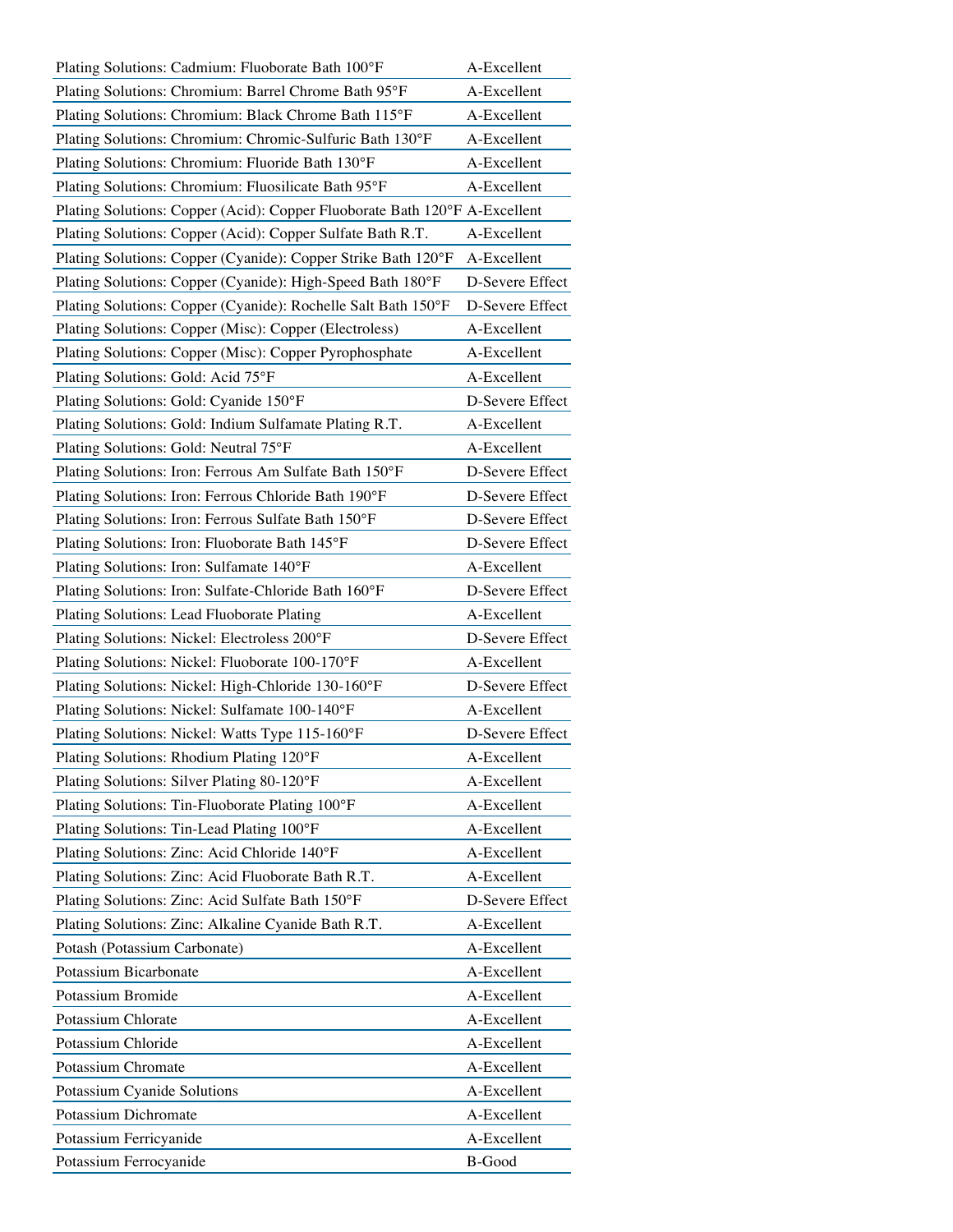| Potassium Hydroxide (Caustic Potash) | A-Excellent      |
|--------------------------------------|------------------|
| Potassium Iodide                     | A-Excellent      |
| Potassium Nitrate                    | A-Excellent      |
| Potassium Permanganate               | $A^1$ -Excellent |
| Potassium Sulfate                    | A-Excellent      |
| Potassium Sulfide                    | $A^2$ -Excellent |
| Propane (liquefied)                  | $A^1$ -Excellent |
| Propylene Glycol                     | $C^1$ -Fair      |
| Pyridine                             | D-Severe Effect  |
| Pyrogallic Acid                      | A-Excellent      |
| Rosins                               | $C^1$ -Fair      |
| Rum                                  | A-Excellent      |
| Salt Brine (NaCl saturated)          | $A^2$ -Excellent |
| Sea Water                            | A-Excellent      |
| Silicone                             | A-Excellent      |
| <b>Silver Nitrate</b>                | $A^1$ -Excellent |
| Soap Solutions                       | A-Excellent      |
| Soda Ash (see Sodium Carbonate)      | A-Excellent      |
| Sodium Acetate                       | A-Excellent      |
| Sodium Benzoate                      | $A^2$ -Excellent |
| Sodium Bicarbonate                   | $A^2$ -Excellent |
| Sodium Bisulfate                     | $A^2$ -Excellent |
| Sodium Bisulfite                     | $A^2$ -Excellent |
| Sodium Borate (Borax)                | $A^2$ -Excellent |
| Sodium Bromide                       | $A^2$ -Excellent |
| Sodium Carbonate                     | $A^2$ -Excellent |
| Sodium Chlorate                      | $A^1$ -Excellent |
| Sodium Chloride                      | $A^2$ -Excellent |
| Sodium Cyanide                       | $A^2$ -Excellent |
| Sodium Ferrocyanide                  | A-Excellent      |
| Sodium Fluoride                      | $A^2$ -Excellent |
| Sodium Hydrosulfite                  | C-Fair           |
| Sodium Hydroxide (20%)               | A-Excellent      |
| Sodium Hydroxide (50%)               | A-Excellent      |
| Sodium Hydroxide (80%)               | A-Excellent      |
| Sodium Hypochlorite (<20%)           | A-Excellent      |
| Sodium Hypochlorite (100%)           | $C^2$ -Fair      |
| Sodium Metaphosphate                 | $A^1$ -Excellent |
| Sodium Metasilicate                  | A-Excellent      |
| Sodium Nitrate                       | A-Excellent      |
| Sodium Perborate                     | $A^1$ -Excellent |
| Sodium Peroxide                      | $A^2$ -Excellent |
| Sodium Polyphosphate                 | $A^1$ -Excellent |
| Sodium Silicate                      | $A^2$ -Excellent |
| Sodium Sulfate                       | $A^2$ -Excellent |
| Sodium Sulfide                       | $A^2$ -Excellent |
| Sodium Sulfite                       | $A^2$ -Excellent |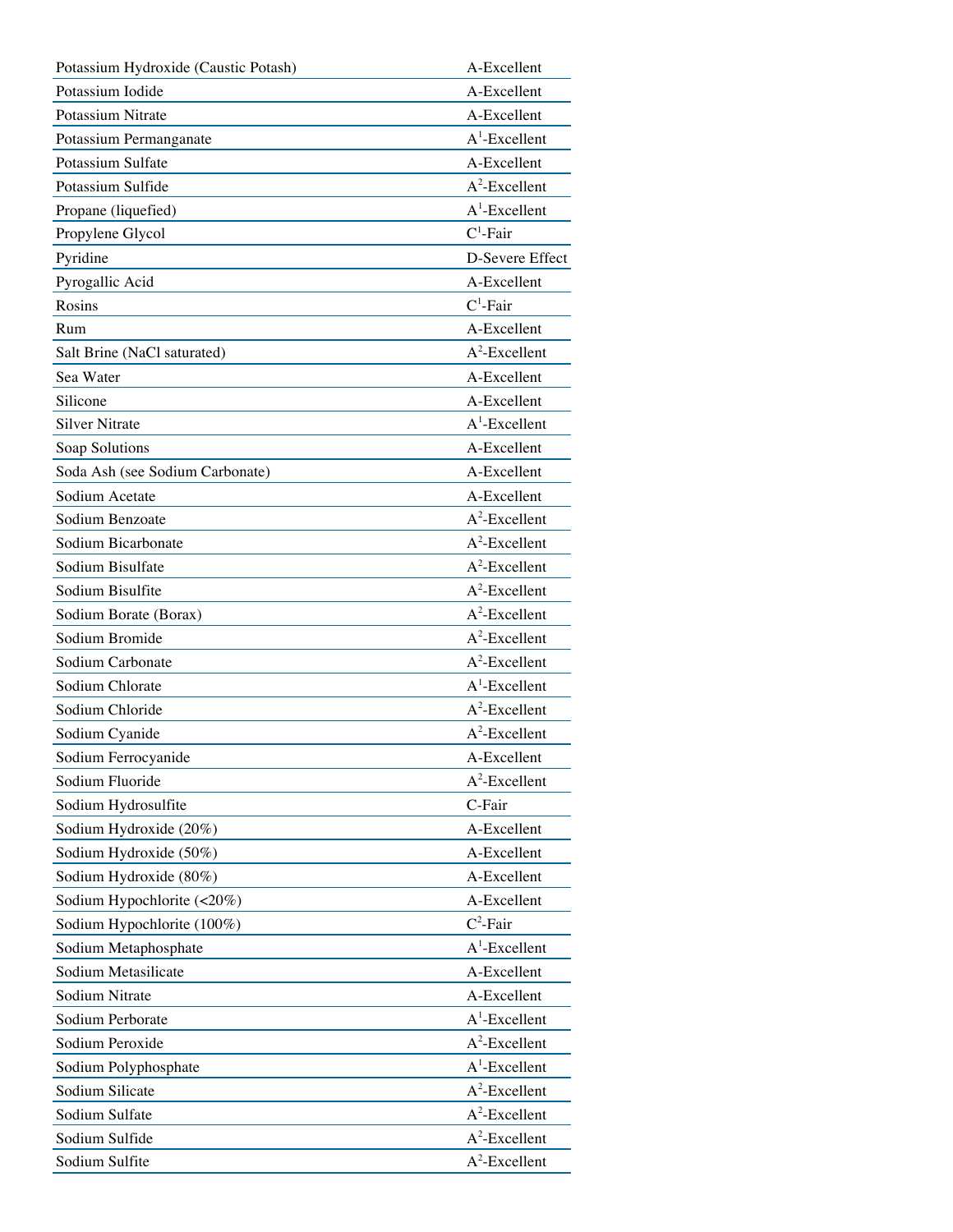| Sodium Tetraborate                | A-Excellent      |
|-----------------------------------|------------------|
| Sodium Thiosulfate (hypo)         | $A^2$ -Excellent |
| Stannic Chloride                  | $A^2$ -Excellent |
| Stannous Chloride                 | $A^2$ -Excellent |
| Starch                            | A-Excellent      |
| Stearic Acid                      | $B^2$ -Good      |
| <b>Stoddard Solvent</b>           | $C^1$ -Fair      |
| Styrene                           | D-Severe Effect  |
| Sulfate (Liquors)                 | B-Good           |
| Sulfur Chloride                   | $C^1$ -Fair      |
| <b>Sulfur Dioxide</b>             | $A^2$ -Excellent |
| Sulfur Dioxide (dry)              | $A^2$ -Excellent |
| <b>Sulfur Trioxide</b>            | A-Excellent      |
| Sulfur Trioxide (dry)             | A-Excellent      |
| Sulfuric Acid (<10%)              | A-Excellent      |
| Sulfuric Acid (10-75%)            | A-Excellent      |
| Sulfuric Acid (75-100%)           | C-Fair           |
| Sulfuric Acid (cold concentrated) | D-Severe Effect  |
| Sulfuric Acid (hot concentrated)  | D-Severe Effect  |
| Sulfurous Acid                    | $A^2$ -Excellent |
| Tannic Acid                       | $A^1$ -Excellent |
| <b>Tanning Liquors</b>            | $A^1$ -Excellent |
| Tartaric Acid                     | $A^1$ -Excellent |
| Tetrachloroethane                 | C-Fair           |
| Tetrachloroethylene               | D-Severe Effect  |
| Tetrahydrofuran                   | D-Severe Effect  |
| Toluene (Toluol)                  | D-Severe Effect  |
| Trichloroethylene                 | D-Severe Effect  |
| Tricresylphosphate                | D-Severe Effect  |
| Triethylamine                     | A-Excellent      |
| Trisodium Phosphate               | A-Excellent      |
| Turpentine                        | A-Excellent      |
| Urea                              | A-Excellent      |
| Urine                             | A-Excellent      |
| Vinegar                           | A-Excellent      |
| Vinyl Acetate                     | D-Severe Effect  |
| Vinyl Chloride                    | D-Severe Effect  |
| Water, Acid, Mine                 | A-Excellent      |
| Water, Deionized                  | A-Excellent      |
| Water, Distilled                  | A-Excellent      |
| Water, Fresh                      | A-Excellent      |
| Water, Salt                       | A-Excellent      |
| Whiskey and Wines                 | $A^2$ -Excellent |
| White Liquor (Pulp Mill)          | A-Excellent      |
| Xylene                            | D-Severe Effect  |
| Zinc Chloride                     | A-Excellent      |
| Zinc Sulfate                      | A-Excellent      |